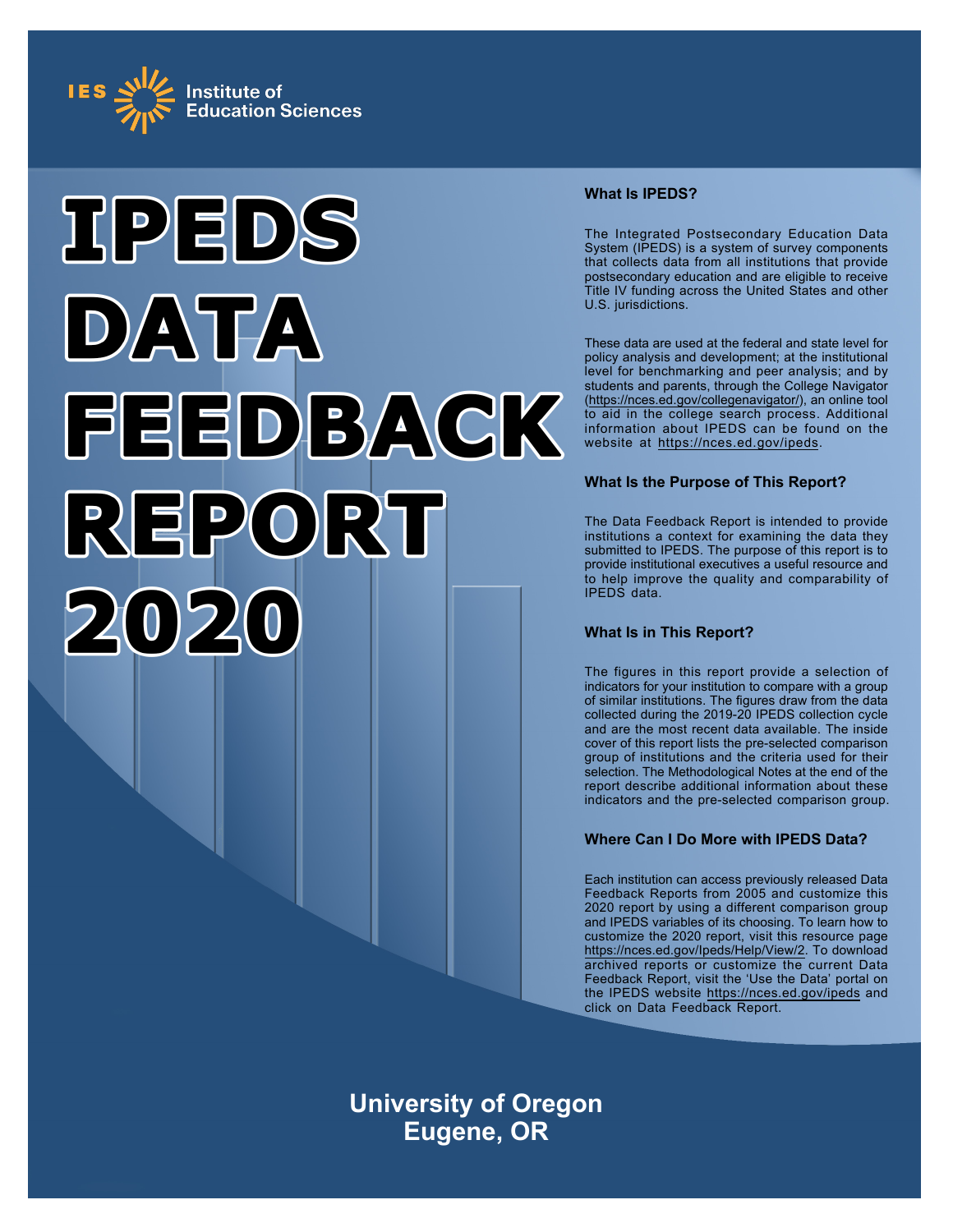## **COMPARISON GROUP**

Comparison group data are included to provide a context for interpreting your institution's indicators. If your institution did not define a custom comparison group for this report by July 13, 2020 NCES selected a comparison group for you. (In this case, the characteristics used to define the comparison group appears below.) The customized Data Feedback Report function available at<https://nces.ed.gov/ipeds/use-the-data/> can be used to reproduce the figures in this report using different peer groups.

The custom comparison group chosen by University of Oregon includes the following 8 institutions:

**Indiana University-Bloomington (Bloomington, IN)** 

- University of California-Santa Barbara (Santa Barbara, CA)
- University of Colorado Boulder (Boulder, CO)
- University of Iowa (Iowa City, IA)
- University of Michigan-Ann Arbor (Ann Arbor, MI)
- University of North Carolina at Chapel Hill (Chapel Hill, NC)
- University of Virginia-Main Campus (Charlottesville, VA)
- University of Washington-Seattle Campus (Seattle, WA)

#### **The figures in this report have been organized and ordered into the following topic areas:**

| <b>Topic Area</b>                                    | <b>Figures</b>                        | Pages            |
|------------------------------------------------------|---------------------------------------|------------------|
| 1) Admissions (only for non-open-admissions schools) | 1 and $2$                             | 3                |
| 2) Student Enrollment                                | 3.4 and 5                             | 3 and 4          |
| 3) Awards                                            | 6                                     | 4                |
| 4) Charges and Net Price                             | $7$ and $8$                           | 4 and 5          |
| 5) Student Financial Aid                             | 9 and 10                              | 5                |
| 6) Military Benefits*                                | [No charts applicable]                |                  |
| 7) Retention and Graduation Rates                    | 11, 12, 13, 14, 15, 16, 17, 18 and 19 | 5, 6, 7, 8 and 9 |
| 8) Finance                                           | 20 and 21                             | 10               |
| 9) Staff                                             | 22 and 23                             | 10               |
| 10) Libraries*                                       | 24 and 25                             | 11               |

\*These figures only appear in customized Data Feedback Reports (DFRs), which are available through Use the Data portal on the IPEDS website.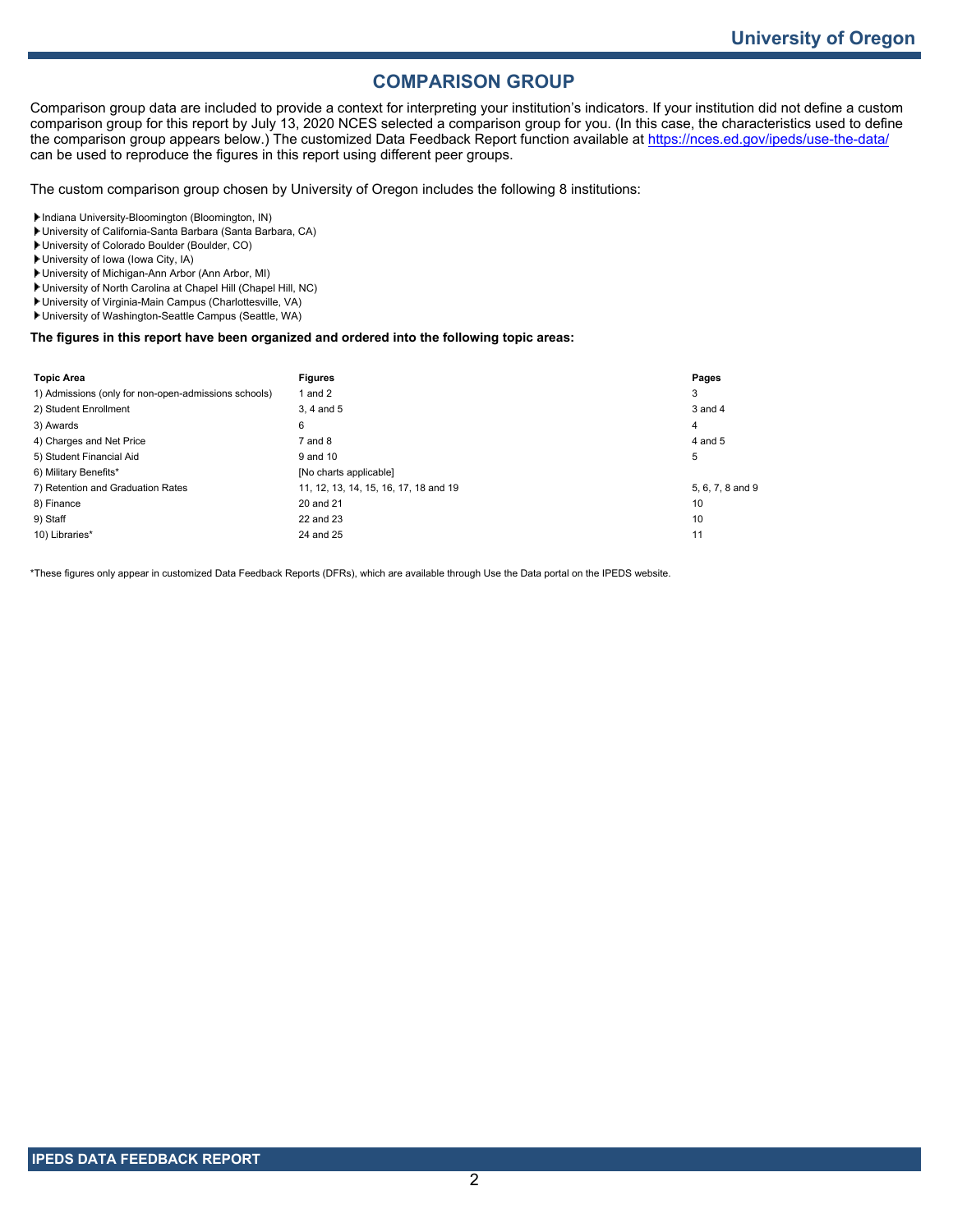**Figure 1. Number of first-time undergraduate students who applied, were admitted, and enrolled full and part time: Fall 2019**



admission policy, and apply to first-time, degree/certificate-seeking undergraduate students only. For details, see the Methodological Notes. N is the number of institutions in the comparison group.

SOURCE: U.S. Department of Education, National Center for Education Statistics, Integrated Postsecondary Education Data System (IPEDS): Winter 2019-20, Admissions component.

#### **Figure 2. Percent of first-time undergraduate applicants admitted, and percent of admitted students enrolled full and part time: Fall 2019**



NOTE: Admissions data are presented only for institutions that do not have an open admission policy, and apply to first-time, degree/certificate-seeking undergraduate students only. For details, see the Methodological Notes. See 'Use of Median Values for Comparison Group' for how median values are determined. N is the number of institutions in the comparison group.

SOURCE: U.S. Department of Education, National Center for Education Statistics, Integrated Postsecondary Education Data System (IPEDS): Winter 2019-20, Admissions component.

## **Figure 3. Percent of all students enrolled, by race/ethnicity, and percent of students who are women: Fall 2019**



Your institution Comparison Group Median (N=8)

NOTE: For more information about disaggregation of data by race and ethnicity, see the Methodological Notes. Median values for the comparison group will not add to 100%. See 'Use of Median Values for Comparison Group' for how median values are determined. N is the number of institutions in the comparison group.

SOURCE: U.S. Department of Education, National Center for Education Statistics, Integrated Postsecondary Education Data System (IPEDS): Spring 2020, Fall Enrollment component.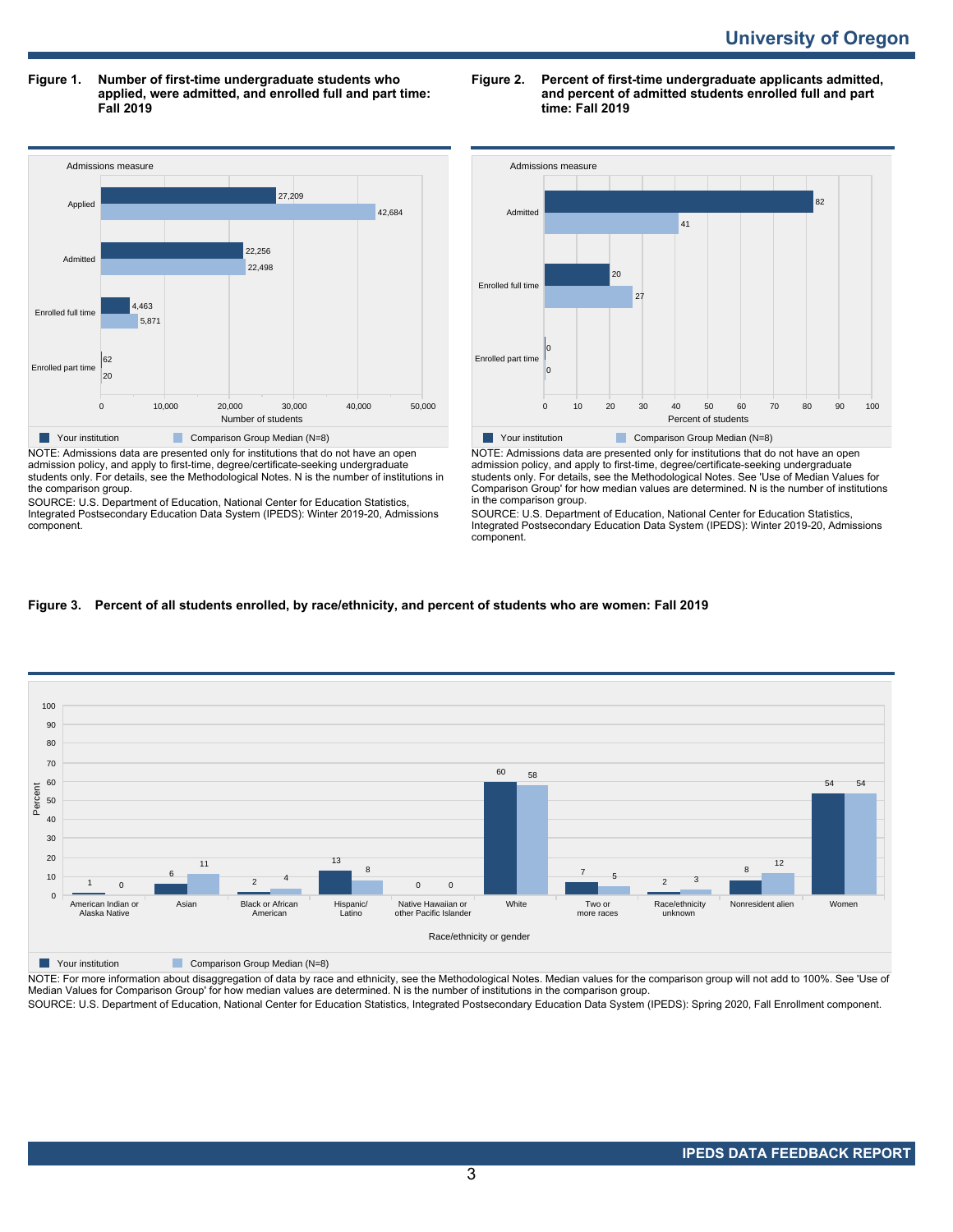**Figure 4. Unduplicated 12-month headcount of all students and of undergraduate students (2018-19), total FTE enrollment (2018-19), and full- and part-time fall enrollment (Fall 2019)**



NOTE: For details on calculating full-time equivalent (FTE) enrollment, see Calculating FTE in the Methodological Notes. Total headcount, FTE, and full- and part-time fall enrollment include both undergraduate and postbaccalaureate students, when applicable. N is the number of institutions in the comparison group.

SOURCE: U.S. Department of Education, National Center for Education Statistics, Integrated Postsecondary Education Data System (IPEDS): Fall 2019, 12-month Enrollment component and Spring 2020, Fall Enrollment component.

#### **Figure 5. Percent of students enrolled in distance education courses, by amount of distance education and student level: Fall 2019**



NOTE: N is the number of institutions in the comparison group. SOURCE: U.S. Department of Education, National Center for Education Statistics, Integrated Postsecondary Education Data System (IPEDS): Spring 2020, Fall Enrollment component.

#### **Figure 6. Number of degrees awarded, by level: 2018-19**



NOTE: For additional information about postbaccalaureate degree levels, see the Methodology Notes. N is the number of institutions in the comparison group. SOURCE: U.S. Department of Education, National Center for Education Statistics, Integrated Postsecondary Education Data System (IPEDS): Fall 2019, Completions component.

#### **Figure 7. Tuition and required fees for full-time, first-time degree/certificate-seeking undergraduates: Academic years 2016-17 to 2019-20**



NOTE: The tuition and required fees shown here are the lowest reported from the categories of in-district, in-state, and out-of-state. N is the number of institutions in the comparison group.

SOURCE: U.S. Department of Education, National Center for Education Statistics, Integrated Postsecondary Education Data System (IPEDS): Fall 2019, Institutional Characteristics component.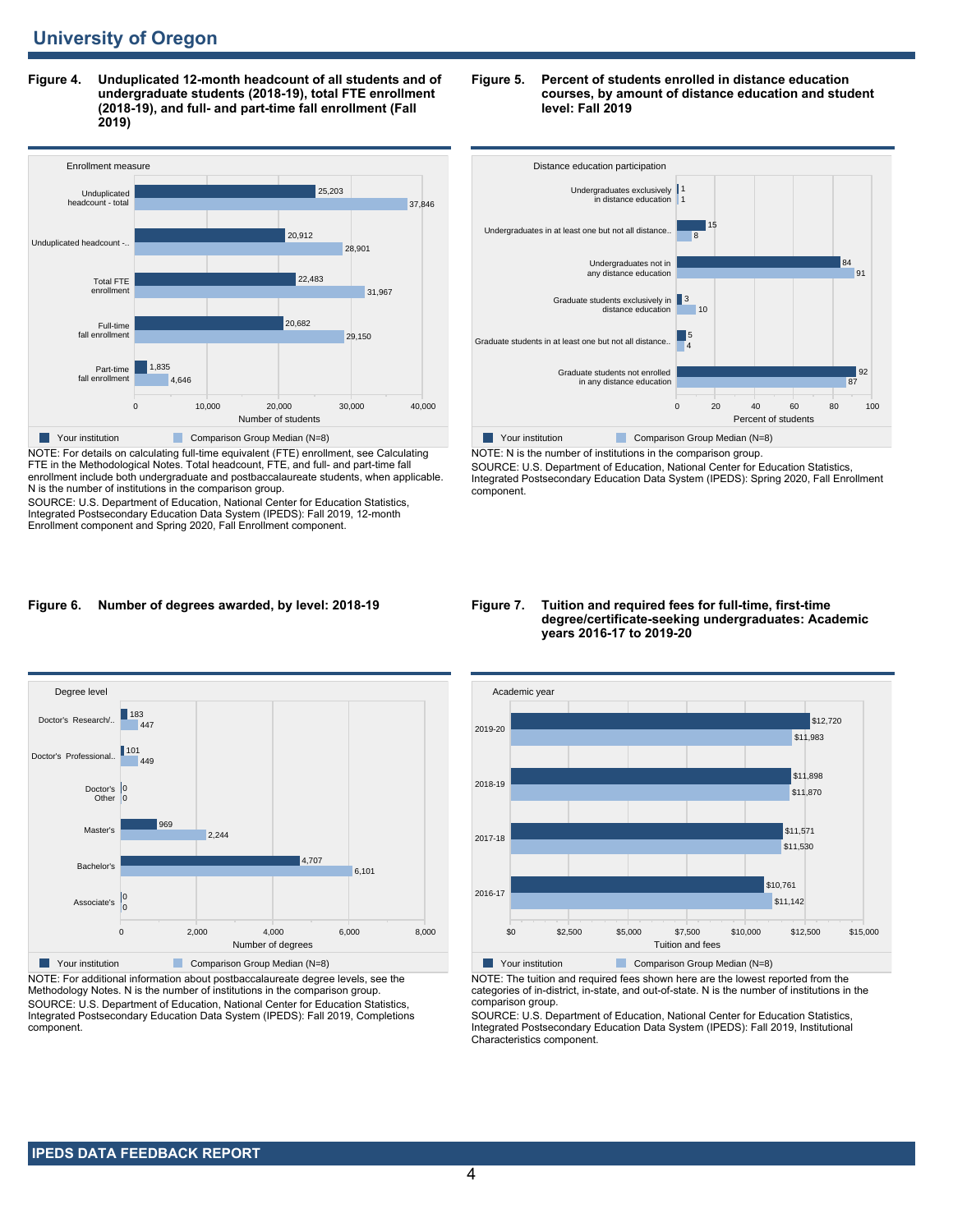**Figure 8. Average net price of attendance for full-time, first-time degree/certificate-seeking undergraduate students, who were awarded grant or scholarship aid: 2016-17 to 2018- 19**



NOTE: Average net price is for full-time, first-time degree/certificate-seeking undergraduate students and is generated by subtracting the average amount of federal, state/local government, and institutional grant and scholarship awarded aid from the total cost of attendance. Total cost of attendance is the sum of published tuition and required fees, books and supplies, and the average room and board and other expenses. For details, see the Methodological Notes. N is the number of institutions in the comparison group.

SOURCE: U.S. Department of Education, National Center for Education Statistics, Integrated Postsecondary Education Data System (IPEDS): Fall 2019, Institutional Characteristics component and Winter 2019-20, Student Financial Aid component.

#### **Figure 10. Average amounts of awarded grant or scholarship aid, or loans awarded to full-time, first-time degree/certificateseeking undergraduate students, by type of aid: 2018-19**



NOTE: Any grant aid above includes grant or scholarship aid awarded from the federal government, state/local government, or the institution. Federal grants includes Pell grants and other federal grants. Any loans includes federal loans and other loans awarded to students. Average amounts of aid were calculated by dividing the total aid awarded by the total number of recipients in each institution. N is the number of institutions in the comparison group.

SOURCE: U.S. Department of Education, National Center for Education Statistics, Integrated Postsecondary Education Data System (IPEDS): Winter 2019-20, Student Financial Aid component.

**Figure 9. Percent of full-time, first-time degree/certificate-seeking undergraduate students who were awarded grant or scholarship aid, or loans, by type of aid: 2018-19**



NOTE: Any grant aid above includes grant or scholarship aid awarded from the federal government, state/local government, or the institution. Federal grants includes Pell grants and other federal grants. Any loans includes federal loans and other loans awarded to students. For details on how students are counted for financial aid reporting, see Cohort Determination in the Methodological Notes. N is the number of institutions in the comparison group.

SOURCE: U.S. Department of Education, National Center for Education Statistics, Integrated Postsecondary Education Data System (IPEDS): Winter 2019-20, Student Financial Aid component.

#### **Figure 11. Retention rates of first-time bachelor's degree seeking students, by attendance status: Fall 2018 cohort**



NOTE: Retention rates are measured from the fall of first enrollment to the following fall. Academic reporting institutions report retention data for the Fall 2018 cohort of students who are still enrolled as of the institution's official fall reporting date or as of October 15, 2019. Program reporters determine the cohort with enrollment any time between August 1 - October 31, 2018 and retention based on August 1, 2019. Four-year institutions report retention rates for students seeking a bachelor's degree. For more details, see the Methodological Notes. N is the number of institutions in the comparison group. SOURCE: U.S. Department of Education, National Center for Education Statistics, Integrated Postsecondary Education Data System (IPEDS): Spring 2020, Fall Enrollment component.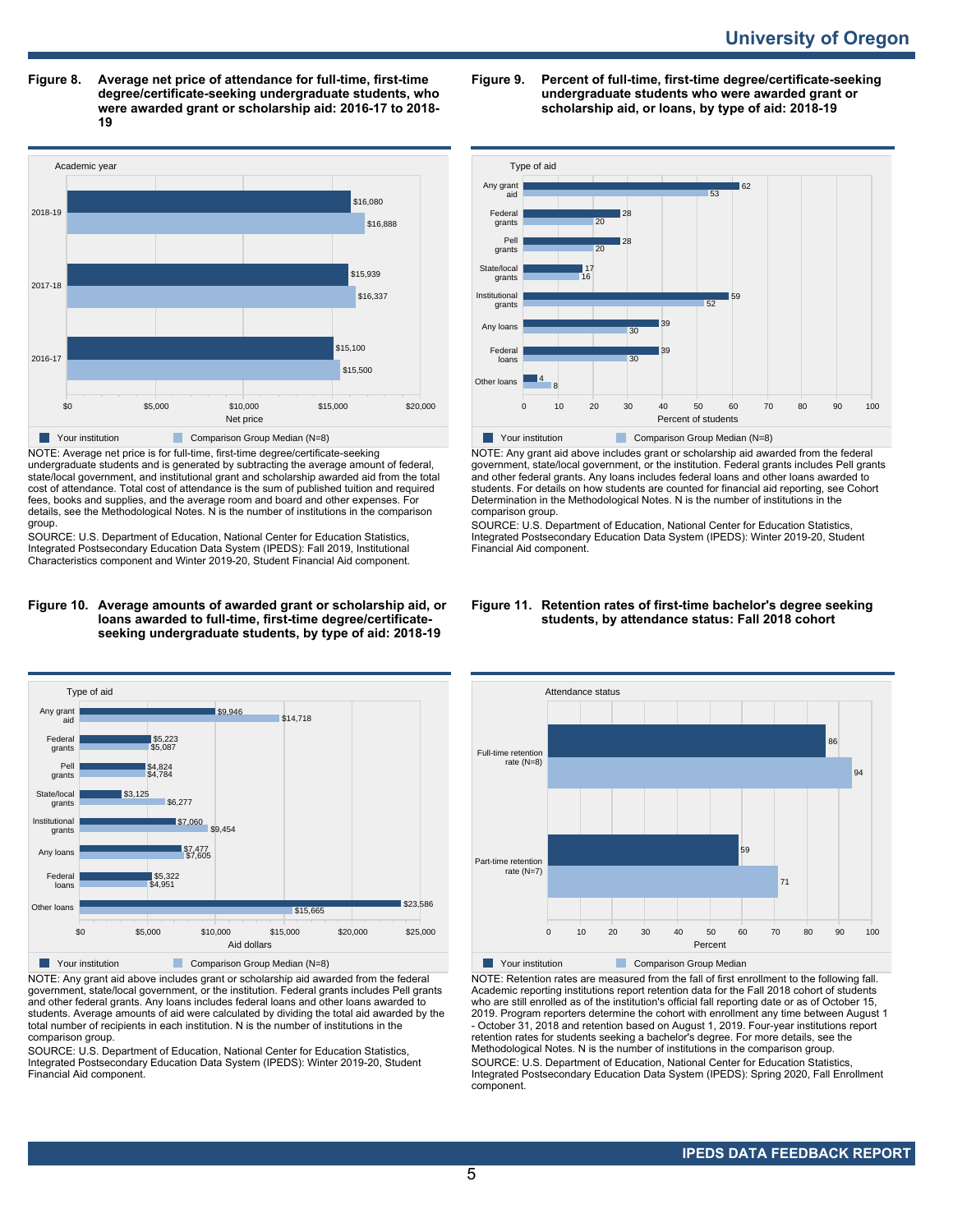**Figure 12. Graduation and transfer-out rates of full-time, first-time degree/certificate-seeking undergraduates within 150% of normal time to program completion: 2013 cohort**



NOTE: Graduation rate cohort includes all full-time, first-time degree/certificate-seeking undergraduate students. Graduation and transfer-out rates are the Student Right-to-Know rates. Only institutions with mission to prepare students to transfer are required to report transfer out. For more details, see the Methodological Notes. N is the number of institutions in the comparison group.

SOURCE: U.S. Department of Education, National Center for Education Statistics, Integrated Postsecondary Education Data System (IPEDS): Winter 2019-20, Graduation Rates component.



#### **Figure 13. Graduation rates of full-time, first-time degree/certificate-seeking undergraduates within 150% of normal time to program completion, by race/ethnicity: 2013 cohort**

Your institution Comparison Group Median (N=8)

NOTE: For more information about disaggregation of data by race and ethnicity, see the Methodological Notes. The graduation rates are the Student Right-to-Know (SRK) rates. Median values for the comparison group will not add to 100%. N is the number of institutions in the comparison group.

SOURCE: U.S. Department of Education, National Center for Education Statistics, Integrated Postsecondary Education Data System (IPEDS): Winter 2019-20, Graduation Rates component.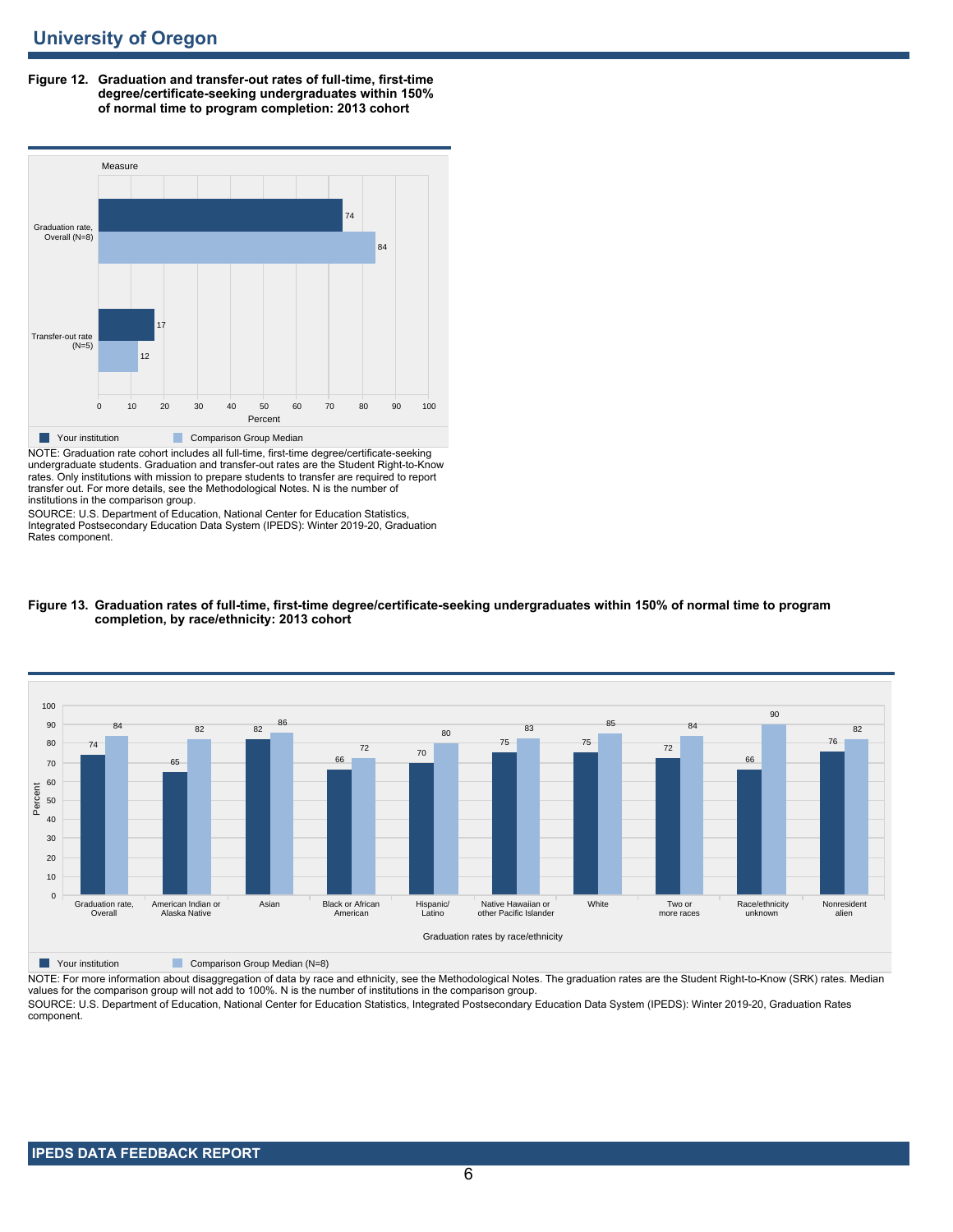**Figure 14. Graduation rates of full-time, first-time degree/certificateseeking undergraduates within 150% of normal time to program completion, by type of aid: 2013 cohort**

**Figure 15. Bachelor's degree graduation rates of full-time, first-time degree/certificate-seeking undergraduates within 4 years, 6 years, and 8 years: 2011 cohort**



NOTE: Graduation rate cohort includes all full-time, first-time degree/certificate-seeking undergraduate students. Data were collected on those students, who at entry of the cohort, were awarded a Pell Grant and students who were awarded a Subsidized Stafford loan, but did not receive a Pell Grant. Graduation rates are the Student Right-to-Know rates. For more details, see the Methodological Notes. N is the number of institutions in the comparison group.

SOURCE: U.S. Department of Education, National Center for Education Statistics, Integrated Postsecondary Education Data System (IPEDS): Winter 2019-20, Graduation Rates component.



NOTE: The 4-, 6-, and 8-year graduation rates are calculated using the number of students who completed a bachelor's or equivalent degree from a cohort of students who entered the institution seeking a bachelor's or equivalent degree. For details, see the Methodological Notes. N is the number of institutions in the comparison group. Medians are not reported for comparison groups with less than three values.

SOURCE: U.S. Department of Education, National Center for Education Statistics, Integrated Postsecondary Education Data System (IPEDS): Winter 2019-20, 200% Graduation Rates component.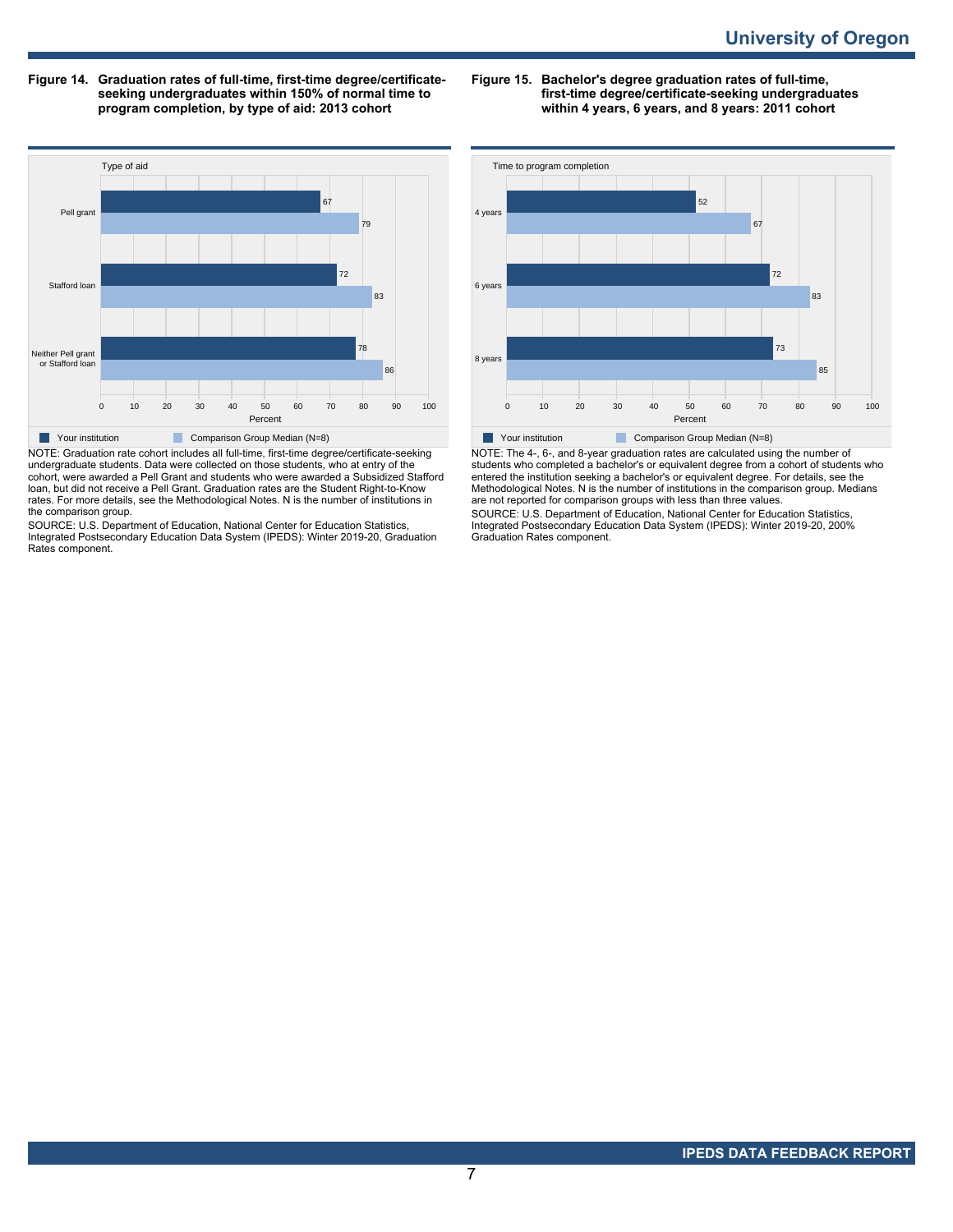# **University of Oregon**

#### **Figure 16. Award and enrollment rates of first-time, full-time, degree/certificate-seeking undergraduates after 8 years of entry, by Pell status: 2011-12 cohort**



NOTE: Award measures are based on the highest award received after 8 years of entry and enrollment measures are based on students who did not receive an award after 8 years of entry. Student cohorts (i.e., First-time, full-time; First-time, part-time; Non-first-time, full-time; and Non-first-time, part-time) are degree/certificate-seeking undergraduate students who entered the institution between July 1, 2011-June 30, 2012. Pell recipients are students with demonstrated financial need. For more details, see the Methodological Notes. N is the number of institutions in the comparison group. Medians are not reported for comparison groups with less than three values.

SOURCE: U.S. Department of Education, National Center for Education Statistics, Integrated Postsecondary Education Data System (IPEDS): Winter 2019-20, Outcome Measures component.

#### **Figure 17. Award and enrollment rates of first-time, part-time, degree/certificate-seeking undergraduates after 8 years of entry, by Pell status: 2011-12 cohort**



NOTE: Award measures are based on the highest award received after 8 years of entry and enrollment measures are based on students who did not receive an award after 8 years of entry. Student cohorts (i.e., First-time, full-time; First-time, part-time; Non-first-time, full-time; and Non-first-time, part-time) are degree/certificate-seeking undergraduate students who entered the institution between July 1, 2011-June 30, 2012. Pell recipients are students with demonstrated financial need. For more details, see the Methodological Notes. N is the number of institutions in the comparison group. Medians are not reported for comparison groups with less than three values. SOURCE: U.S. Department of Education, National Center for Education Statistics, Integrated Postsecondary Education Data System (IPEDS): Winter 2019-20, Outcome Measures component.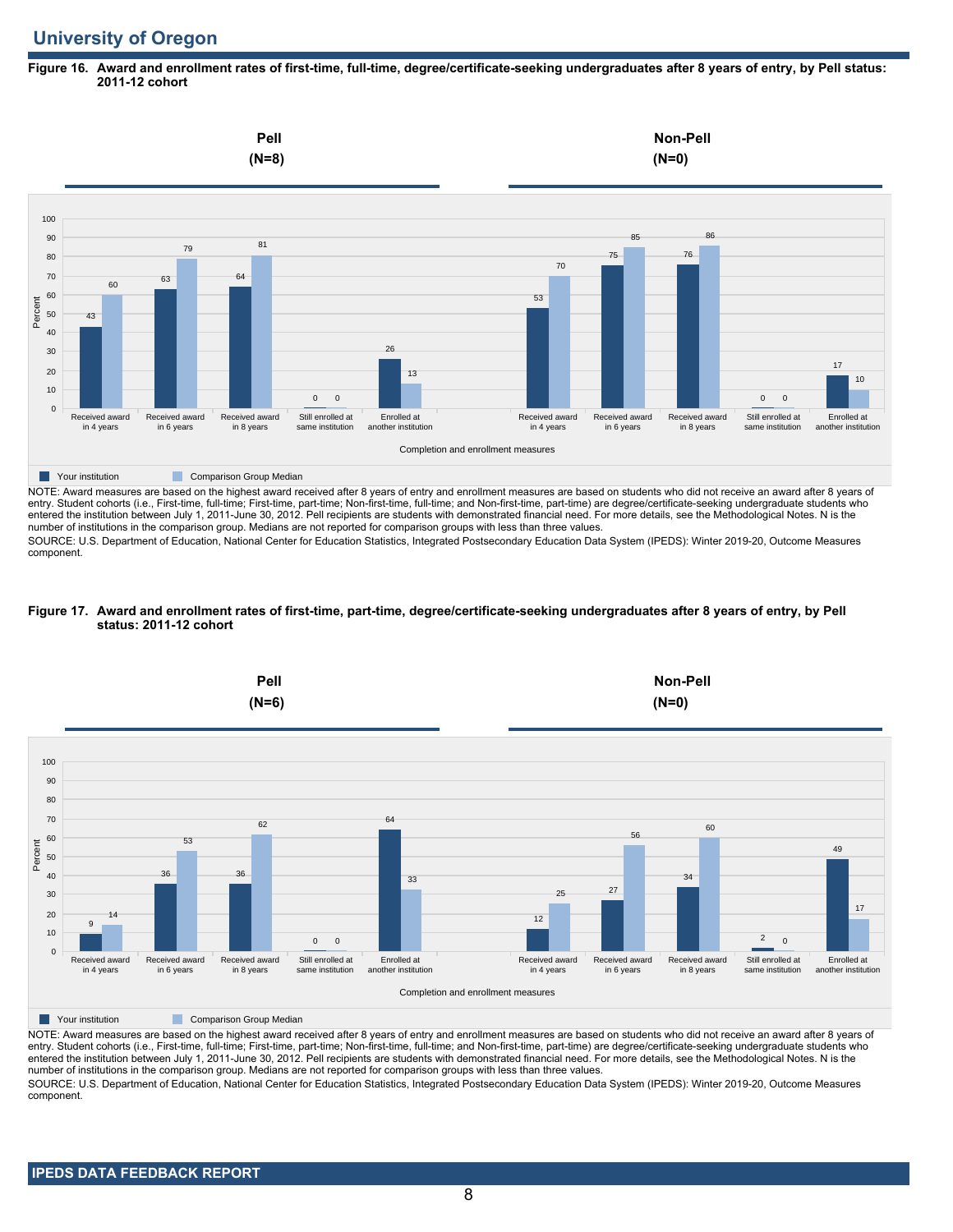#### **Figure 18. Award and enrollment rates of non-first-time, full-time, degree/certificate-seeking undergraduates after 8 years of entry, by Pell status: 2011-12 cohort**



entry. Student cohorts (i.e., First-time, full-time; First-time, part-time; Non-first-time, full-time; and Non-first-time, part-time) are degree/certificate-seeking undergraduate students who entered the institution between July 1, 2011-June 30, 2012. Pell recipients are students with demonstrated financial need. For more details, see the Methodological Notes. N is the number of institutions in the comparison group. Medians are not reported for comparison groups with less than three values.

SOURCE: U.S. Department of Education, National Center for Education Statistics, Integrated Postsecondary Education Data System (IPEDS): Winter 2019-20, Outcome Measures component.

#### **Figure 19. Award and enrollment rates of non-first-time, part-time, degree/certificate-seeking undergraduates after 8 years of entry, by Pell status: 2011-12 cohort**



NOTE: Award measures are based on the highest award received after 8 years of entry and enrollment measures are based on students who did not receive an award after 8 years of entry. Student cohorts (i.e., First-time, full-time; First-time, part-time; Non-first-time, full-time; and Non-first-time, part-time) are degree/certificate-seeking undergraduate students who entered the institution between July 1, 2011-June 30, 2012. Pell recipients are students with demonstrated financial need. For more details, see the Methodological Notes. N is the number of institutions in the comparison group. Medians are not reported for comparison groups with less than three values. SOURCE: U.S. Department of Education, National Center for Education Statistics, Integrated Postsecondary Education Data System (IPEDS): Winter 2019-20, Outcome Measures component.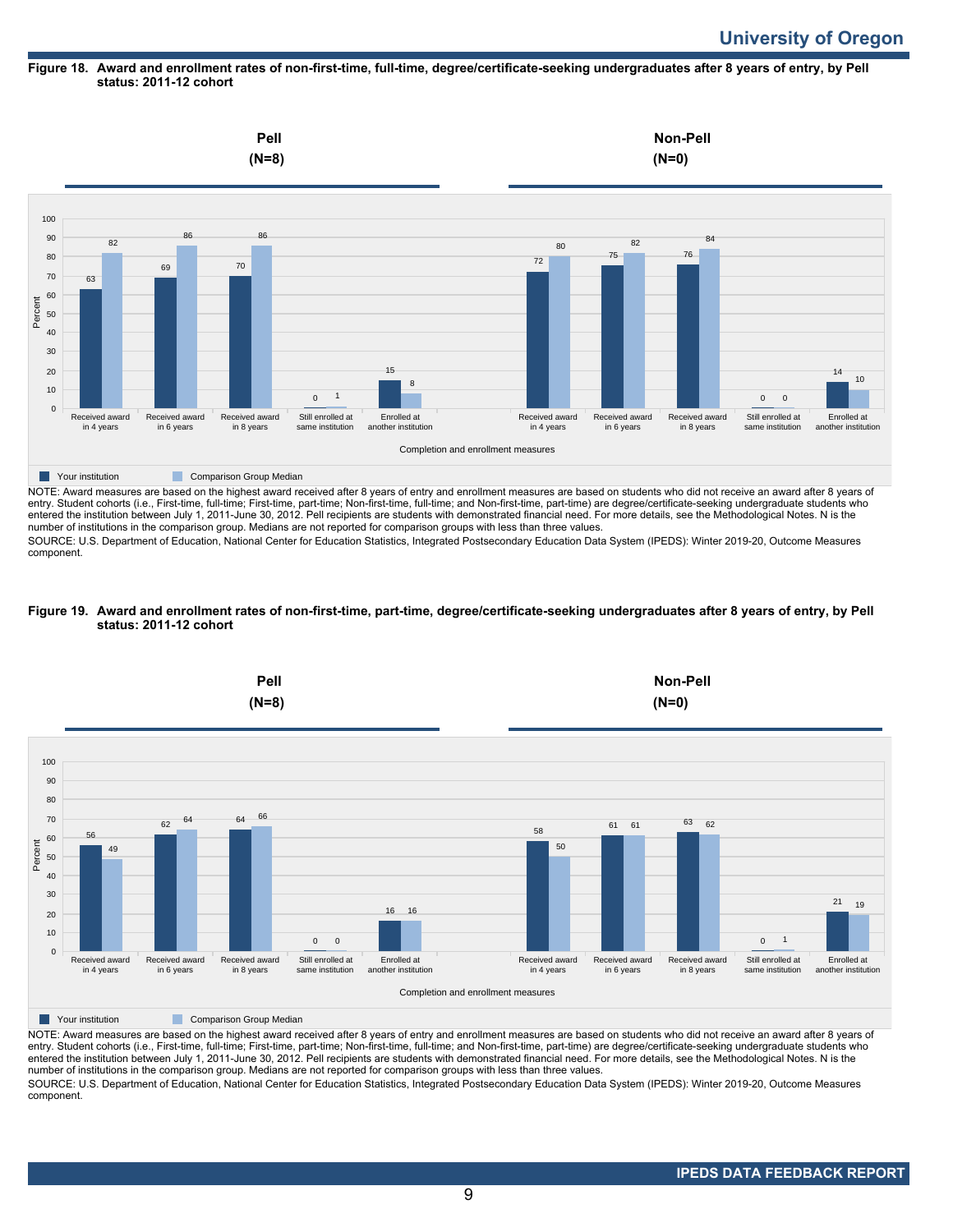# **University of Oregon**

**Figure 20. Percent distribution of core revenues, by source: Fiscal year 2019**



NOTE: The comparison group median is based on those members of the comparison group that report finance data using the same accounting standards as the comparison institution. For more information, see the Methodological Notes. N is the number of institutions in the comparison group.

SOURCE: U.S. Department of Education, National Center for Education Statistics, Integrated Postsecondary Education Data System (IPEDS): Spring 2020, Finance component.



Dollars per FTE **Your institution** Comparison Group Median (N=8)

NOTE: Expenses per full-time equivalent (FTE) enrollment, particularly instruction, may be inflated because finance data includes all core expenses while FTE reflects credit activity only. For details on calculating FTE enrollment and a detailed definition of core expenses, see the Methodological Notes. N is the number of institutions in the comparison group. SOURCE: U.S. Department of Education, National Center for Education Statistics, Integrated Postsecondary Education Data System (IPEDS): Fall 2019, 12-month Enrollment component and Spring 2020, Finance component.

\$0 \$5,000 \$10,000 \$15,000 \$20,000

#### **Figure 22. Full-time equivalent staff, by occupational category: Fall 2019**



NOTE: Graduate assistants are not included. For calculation details, see the Methodological Notes. N is the number of institutions in the comparison group. SOURCE: U.S. Department of Education, National Center for Education Statistics, Integrated Postsecondary Education Data System (IPEDS): Spring 2020, Human Resources component.

#### **Figure 23. Average salaries of full-time instructional non-medical staff equated to 9-months worked, by academic rank: Academic year 2019-20**



NOTE: See Methodology Notes for more details on average salary. N is the number of institutions in the comparison group.

SOURCE: U.S. Department of Education, National Center for Education Statistics, Integrated Postsecondary Education Data System (IPEDS): Spring 2020, Human Resources component.

**Figure 21. Core expenses per FTE enrollment, by function: Fiscal year 2019**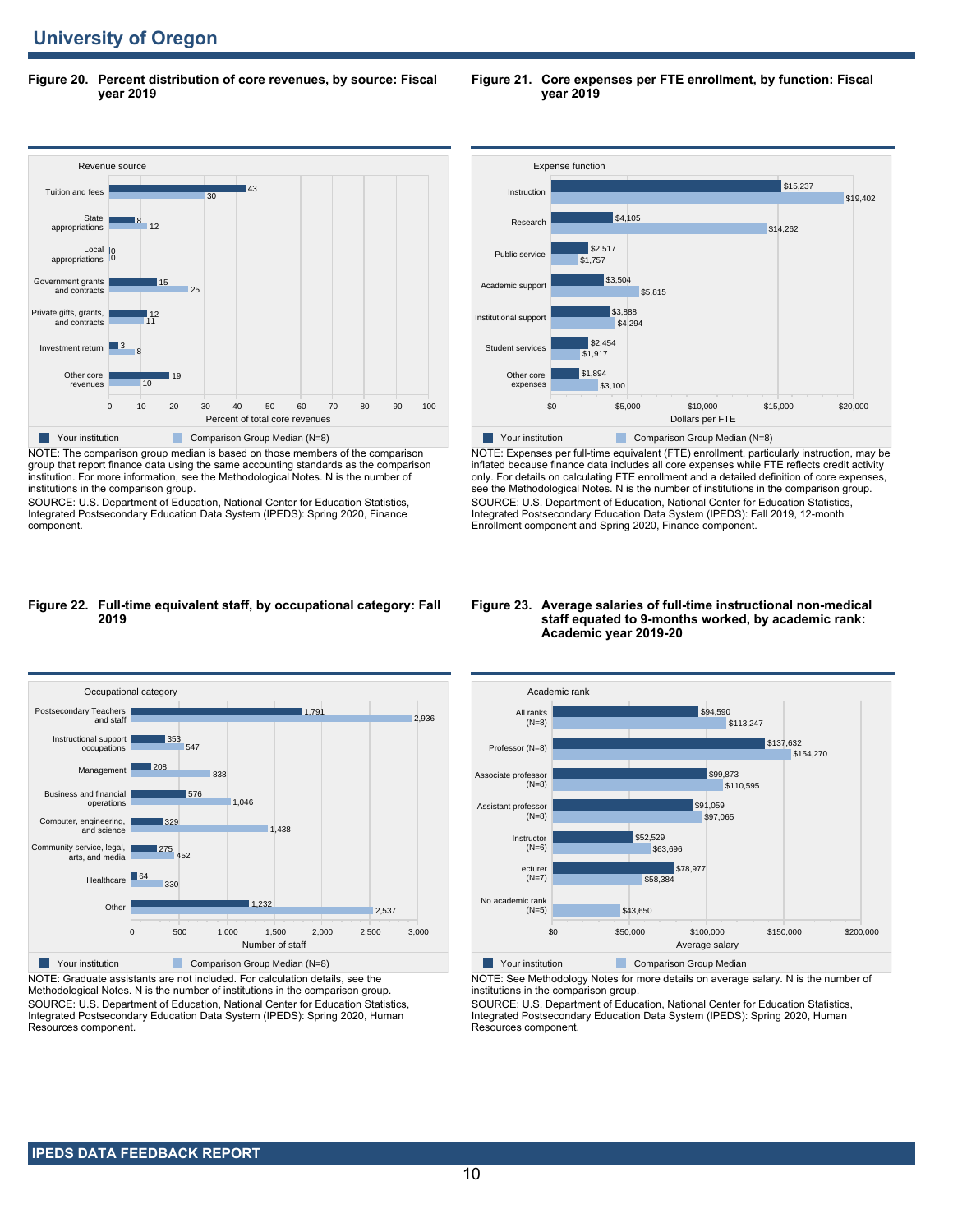**Figure 24. Percent distribution of library collection, by material type: Fiscal Year 2019**

**Figure 25. Percent distribution of library expenses, by function: Fiscal Year 2019**



SOURCE: U.S. Department of Education, National Center for Education Statistics, Integrated Postsecondary Education Data System (IPEDS): Spring 2020, Academic Libraries component.



NOTE: N is the number of institutions in the comparison group. SOURCE: U.S. Department of Education, National Center for Education Statistics, Integrated Postsecondary Education Data System (IPEDS): Spring 2020, Academic Libraries component.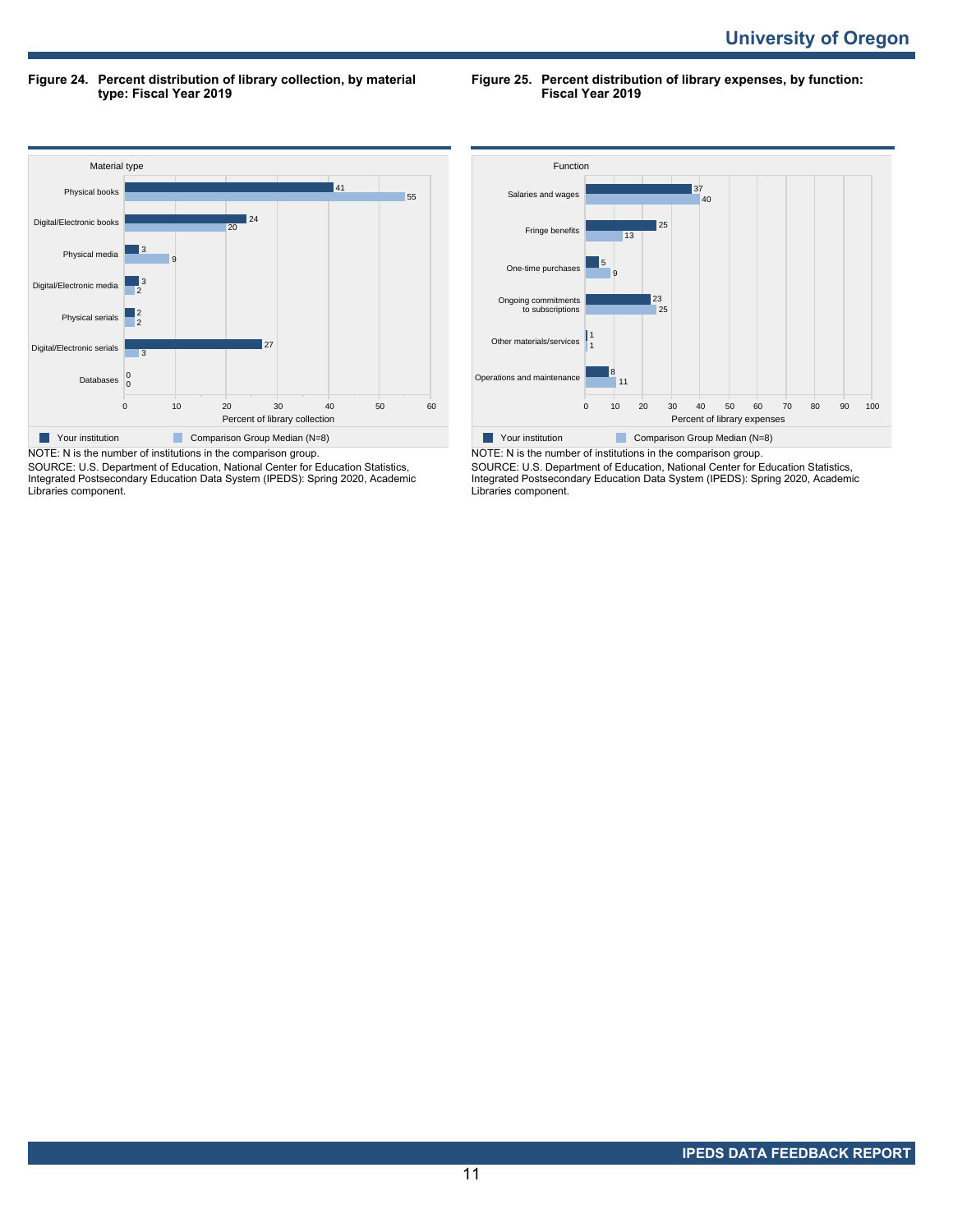## **METHODOLOGICAL NOTES**

#### **Overview**

This report is based on data supplied by institutions to IPEDS during 2019-20 data collection year. Response rates exceeded 99% for most surveys. IPEDS data release memos at <https://nces.ed.gov/ipeds/use-the-data/survey-components> provide an overview of the number of institutions responding to the survey components. Furthermore, data used in this report are provisional level and may be revised for a limited time through the IPEDS Prior Year Revision system.

#### **Use of Median Values for Comparison Group**

This report compares your institution's data to the median value for the comparison group for each indicator shown in the figure. If more than one indicator is present in a figure, the median values are determined separately for each indicator. Medians are not displayed for comparison groups with fewer than three values. Where percentage distributions are presented, median values may not add to 100%. To access all the data used to create the figures included in this report, go to 'Use the Data' portal on the IPEDS website at this provided link (<https://nces.ed.gov/ipeds>).

#### **Missing Indicators**

If a indicator is not reported for your institution, the omission indicates that the indicator is not relevant to your institution and the data were not collected. Not all notes may be applicable to your report.

#### **Use of Imputed Data**

All IPEDS data are subject to imputation for total (institutional) and partial (item) nonresponse. If necessary, imputed values were used to prepare your report.

#### **Data Confidentiality**

IPEDS data are not collected under a pledge of confidentiality.

## **Disaggregation of Data by Race/Ethnicity**

When applicable, some indicators are disaggregated by race/ethnicity. Data disaggregated by race/ethnicity have been reported using the 1997 Office of Management and Budget categories. Detailed information about the race/ethnicity categories can be found at <https://nces.ed.gov/ipeds/Section/Resources>.

#### **Cohort Determination for Reporting Student Financial Aid, Graduation Rates, and Outcome Measures**

Student cohorts for reporting Student Financial Aid and Graduation Rates data are based on the reporting type of the institution. For institutions that report based on an academic year (those operating on standard academic terms), student counts and cohorts are based on fall term data. Student counts and cohorts for program reporters (those that do not operate on standard academic terms) are based on unduplicated counts of students enrolled during a full 12-month period.

Student cohorts for reporting Outcome Measures are based on a full-year cohort from July 1-June 30 for all degree-granting institutions.

## **DESCRIPTION OF INDICATORS USED IN THE FIGURES**

#### **Admissions (only for non-open-admissions schools)**

#### *Admissions and Test Score Data*

Admissions and test score data are presented only for institutions that do not have an open admission policy, and apply to first-time, degree/certificate-seeking undergraduate students only. Applicants include only those students who fulfilled all requirements for consideration for admission and who were notified of one of the following actions: admission, non-admission, placement on a wait list, or application withdrawn (by applicant or institution). Admitted applicants (admissions) include wait-listed students who were subsequently offered admission. Early decision, early action, and students who began studies during the summer prior to the fall reporting period are included. For customized Data Feedback Reports, test scores are presented only if scores are required for admission.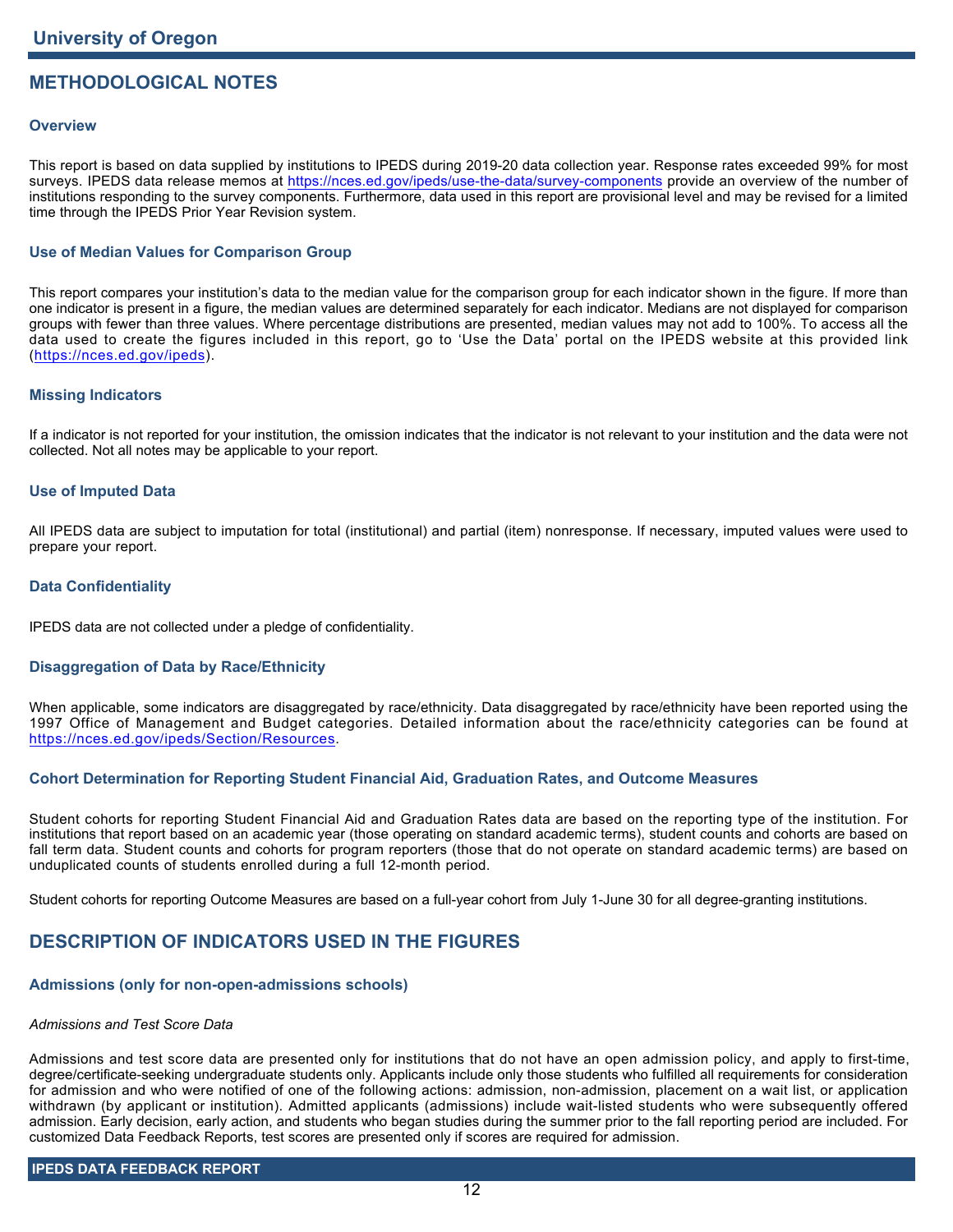#### **Student Enrollment**

#### *Enrollment Counts*

12-month Enrollment captures a cumulative unduplicated headcount of enrollment over the full 12-month period beginning July 1 and ending June 30. In contrast, Fall Enrollment captures number of students enrolled on a particular date in the fall. Fall enrollment is often referred to as a "snapshot" of an institution"s enrollment at a specific time.

#### *FTE Enrollment*

The full-time equivalent (FTE) enrollment used in this report is the sum of the institution's FTE undergraduate enrollment and FTE graduate enrollment (as calculated from or reported on the 12-month Enrollment component). Undergraduate and graduate FTE are estimated using 12-month instructional activity (credit and/or contact hours). See "Calculation of FTE Students (using instructional activity)" in the IPEDS Glossary at <https://surveys.nces.ed.gov/ipeds/VisGlossaryAll.aspx>.

#### *Total Entering Undergraduate Students*

Total entering students are students at the undergraduate level, both full- and part-time, new to the institution in the fall term (or the prior summer term who returned in the fall). This includes all first-time undergraduate students, students transferring into the institution at the undergraduate level, and non-degree/certificate-seeking undergraduates entering in the fall. Only degree-granting, academic year reporting institutions provide total entering student data.

#### **Completions**

#### *Completions and Completers*

Completions collects data on undergraduate and graduate completions and completers in a 12-month period. Completions are the counts of postsecondary awards granted where each award reported once but multiple awards may be reported for one recipient. Completers are the counts of students granted postsecondary awards. The count of completers is collected in two ways. The first way counts all completers, while the second way counts completers by award level (e.g., number of associate's completers, number of bachelor's completers).

#### **Student Financial Aid**

#### *Financial Aid Recipients and Amounts*

Student Financial Aid collects the counts of undergraduate students awarded different types of financial aid and the total amounts of aid awarded. The average dollar amount of aid awarded is then calculated. In addition, Student Financial Aid collects counts of full-time, first-time undergraduate student awarded aid and amounts of aid, and counts of undergraduate and graduate students receiving military educational benefits.

#### **Charges and Average Net Price**

#### *Average Institutional Net Price*

IPEDS collects data to calculate average net price at each institution for two groups of undergraduate students: those awarded grant aid and those awarded Title IV federal aid.

Average net price is calculated for full-time, first-time degree/certificate-seeking undergraduates who were awarded grant or scholarship aid from the federal government, state/local government, or the institution anytime during the full aid year. For public institutions, this includes only students who paid the in-state or in-district tuition rate. Other sources of grant aid are excluded. Average net price is generated by subtracting the average amount of federal, state/local government, and institutional grant and scholarship aid from the total cost of attendance. Total cost of attendance is the sum of published tuition and required fees, books and supplies, and the average room and board and other expenses.

For the purpose of the IPEDS reporting, aid awarded refers to financial aid that was awarded to, and accepted by, a student. This amount may differ from the aid amount that is disbursed to a student.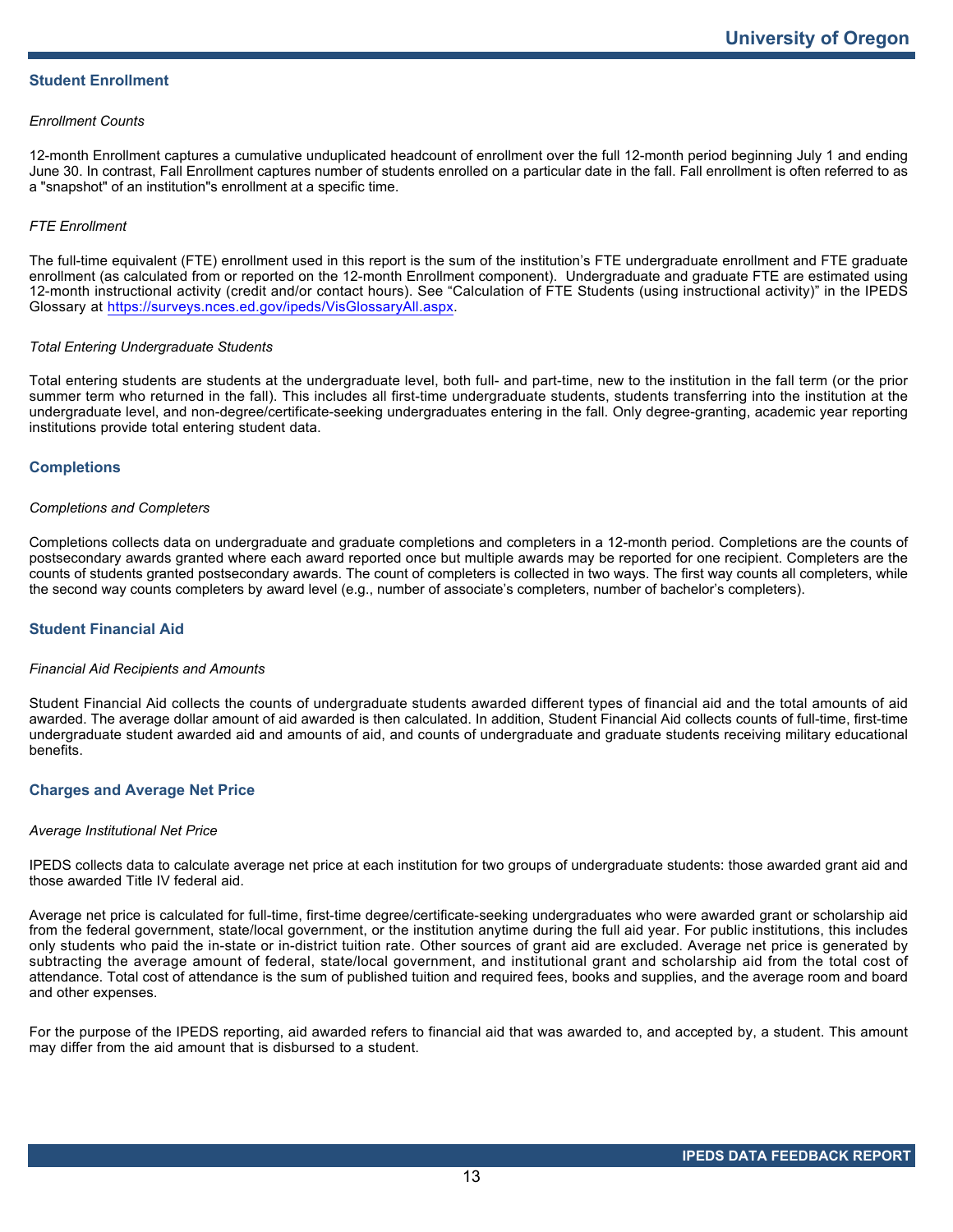#### **Retention, Graduation Rates, and Outcome Measures**

#### *Retention Rates*

Retention rates are measures of the rate at which students persist in their educational program at an institution, expressed as a percentage. For four-year institutions, this is the percentage of first-time bachelors (or equivalent) degree-seeking undergraduates from the previous fall who are again enrolled in the current fall. For all other institutions this is the percentage of first-time degree/certificate-seeking students from the previous fall who either re-enrolled or successfully completed their program by the current fall. The full-time retention rate is calculated using the percentage of full-time, first-time degree/certificate-seeking undergraduates, while the part-time rate is calculated using the percentage of part-time, first-time degree/certificate-seeking undergraduates.

#### *Graduation Rates and Transfer-out Rate*

Graduation rates are those developed to satisfy the requirements of the Student Right-to-Know Act and Higher Education Act, as amended, and are defined as the total number of individuals from a given cohort of full-time, first-time degree/certificate-seeking undergraduates who completed a degree or certificate within a given percent of normal time to complete all requirements of the degree or certificate program; divided by the total number of students in the cohort of full-time, first-time degree/certificate-seeking undergraduates minus any allowable exclusions. Institutions are permitted to exclude from the cohort students who died or were totally and permanently disabled; those who left school to serve in the armed forces or were called up to active duty; those who left to serve with a foreign aid service of the federal government, such as the Peace Corps; and those who left to serve on an official church mission.

A further extension of the traditional Graduation Rates (GR) component which carries forward 100% and 150% graduation rates data previously reported in the GR component is the Graduation Rates 200% (GR200) component, which requests information on any additional completers and exclusions from the cohort between 151% and 200% normal time for students to complete all requirements of their program of study.

Transfer-out rate is the total number of students from the cohort who are known to have transferred out of the reporting institution (without earning a degree/award) and subsequently re-enrolled at another institution within the same time period; divided by the same adjusted cohort (initial cohort minus allowable exclusions) as described above. Only institutions with a mission that includes providing substantial preparation for students to enroll in another eligible institution are required to report transfers out.

#### *Outcome Measures Data*

Alternative measures of student success are reported by degree-granting institutions to describe the outcomes of four degree/certificateseeking undergraduate student groups: First-time, full-time (FTFT); First-time, part-time (FTPT); Non-first-time, full-time entering (NFTFT); and Non-first-time, part-time entering (NFTPT). Additionally, each of the four cohorts collects data on two subcohorts: Pell grant recipients and non -Pell grant recipients. These measures provide the 4-year, 6-year, and 8-year award rates (or completions rates) after entering an institution. NCES calculates award rates by dividing a cohort's or subcohort's adjusted cohort into the number of total awards at 4-year, 6-year, and 8 year status points.

The initial cohort can be revised and take allowable exclusions resulting in an adjusted cohort. Institutions are permitted to exclude from the initial cohort students who died or were totally and permanently disabled; those who left school to serve in the armed forces or were called up to active duty; those who left to serve with a foreign aid service of the federal government, such as the Peace Corps; and those who left to serve on an official church mission.

The highest award and the type of award (i.e., certificate, Associate's, or Bachelor's) are reported at each status point. For students who did not earn an undergraduate award after 8-years of entry, the enrollment statuses are reported as either still enrolled at the institution, or subsequently transferred out of the institution. Unlike the Graduation Rates data, all institutions must report on a full-year cohort (students entering July 1 of one year to June 30 to the next) and on their transfer out students, regardless if the institution has a mission that provides substantial transfer preparation.

#### **Finance**

#### *Core Revenues*

Core revenues for public institutions reporting under GASB standards include tuition and fees; government (federal, state, and local) appropriations and operating and nonoperating grants/contracts; private gifts, grants, and contracts (private operating grants/contracts plus gifts and contributions from affiliated entities); sales and services of educational activities; investment income; other operating and nonoperating sources; and other revenues and additions (capital appropriations and grants and additions to permanent endowments). "Other core revenues" include federal appropriations, sales and services of educational activities, other operating and nonoperating sources, and other revenues and additions.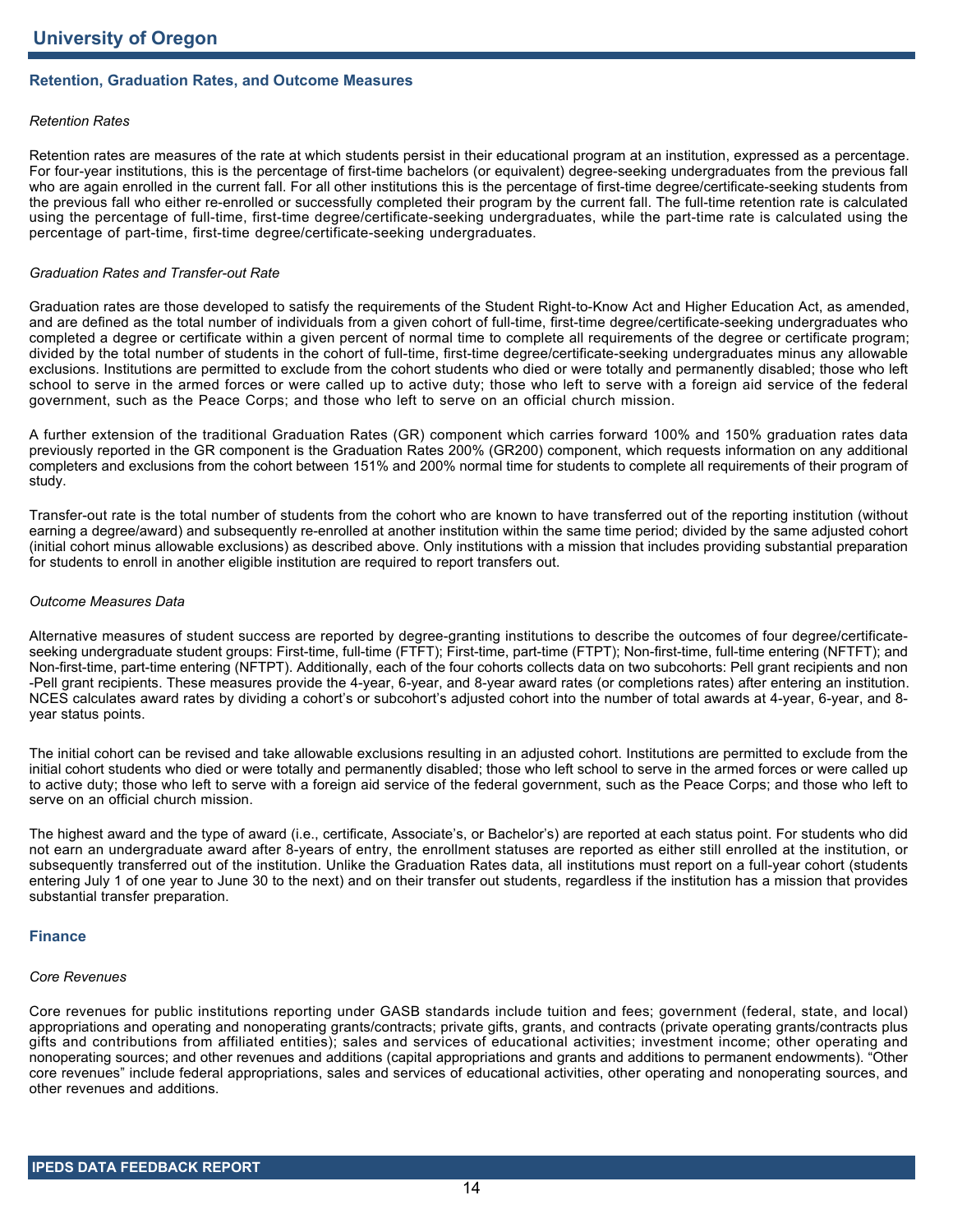Core revenues for private, not-for-profit institutions (and a small number of public institutions) reporting under FASB standards include tuition and fees; government (federal, state, and local) appropriations and grants/contracts; private gifts, grants and contracts (including contributions from affiliated entities); investment return; sales and services of educational activities; and other sources (a generated category of total revenues minus the sum of core and noncore categories on the Finance component). "Other core revenues" include government (federal, state, and local) appropriations, sales and services of educational activities, and other sources.

Core revenues for private, for-profit institutions reporting under FASB standards include tuition and fees; government (federal, state, and local) appropriations and grants/contracts; private grants/ contracts; investment income; sales and services of educational activities; and other sources (a generated category of total revenues minus the sum of core and noncore categories on the Finance component). "Other core revenues" include government (federal, state, and local) appropriations and other sources.

At degree-granting institutions, core revenues exclude revenues from auxiliary enterprises (e.g., bookstores and dormitories), hospitals, and independent operations. Non-degree-granting institutions do no report revenue from auxiliary enterprises in a separate category, and thus may include these amounts in the core revenues from other sources.

#### *Core Expenses*

Core expenses include expenses for instruction, research, public service, academic support, student services, institutional support, scholarships and fellowships (GASB) or net grant aid to students (FASB) and other expenses. Core expenses exclude expenses for auxiliary enterprises, hospitals, and independent operations. "Other core expenses" is the sum of grant aid/scholarships and fellowships and other expenses.

#### *Endowment Assets*

Endowment assets, for public institutions under GASB standards, and private, not-for-profit institutions under FASB standards, include gross investments of endowment funds, term endowment funds, and funds functioning as endowment for the institution and any of its foundations and other affiliated organizations. Private, for-profit institutions under FASB do not hold or report endowment assets.

#### *Salaries and Wages*

Salaries and wages for public institutions under GASB standards and private (not-for-profit and for-profit) institutions under FASB standards, include amounts paid as compensation for services to all employees regardless of the duration of service, and amounts made to or on behalf of an individual over and above that received in the form of a salary or wage.

#### **Staff**

#### *FTE Staff*

The full-time-equivalent (FTE) by occupational category is calculated by summing the total number of full-time staff and adding one-third of the total number of part-time staff. Postsecondary teachers category includes instructional staff who are primarily engaged in teaching and those who do a combination of teaching, research, and/or public service. It also includes staff whose primary functions are research or public service. Instructional support occupations include archivists, curators, and museum technicians; librarians and media collections specialists; librarian technicians; student and academic affairs and other education services occupations. Other staff include staff in service occupations; sales and related occupations; office and administrative support occupations; natural resources, construction, and maintenance occupations; production, transportation and material moving occupations; and military specific occupations. Graduate assistants are not included.

#### *Equated Instructional Non-Medical Staff Salaries*

Institutions reported the number of full-time nonmedical instructional staff and their salary outlays by academic rank, gender, and the number of months worked (9-, 10-, 11-, and 12-months). Salary outlays for staff who worked 10-, 11-, and 12-months were equated to 9-months of work by multiplying the outlays reported for 10-months by 0.90, the outlays reported for 11 months by 0.818, and the outlays reported for 12 months by 0.75. The equated 10-, 11-, and 12-outlays were then added to the outlays for instructional staff that worked 9-months to generate a total 9-month equated salary outlay. The total 9-month equated outlay was then divided by total number of instructional non-medical staff to determine an equated 9-month average salary. This calculation was done for each academic rank. Salary outlays were not reported for staff that work less than 9-months and were excluded.

#### *Student-to-Faculty Ratio*

Institutions can provide their institution's student-to-faculty ratio (i.e., student-to-instructional staff) for undergraduate programs or follow the NCES guidance in calculating their student-to-faculty ratio, which is as follows: the number of FTE students (using Fall Enrollment survey